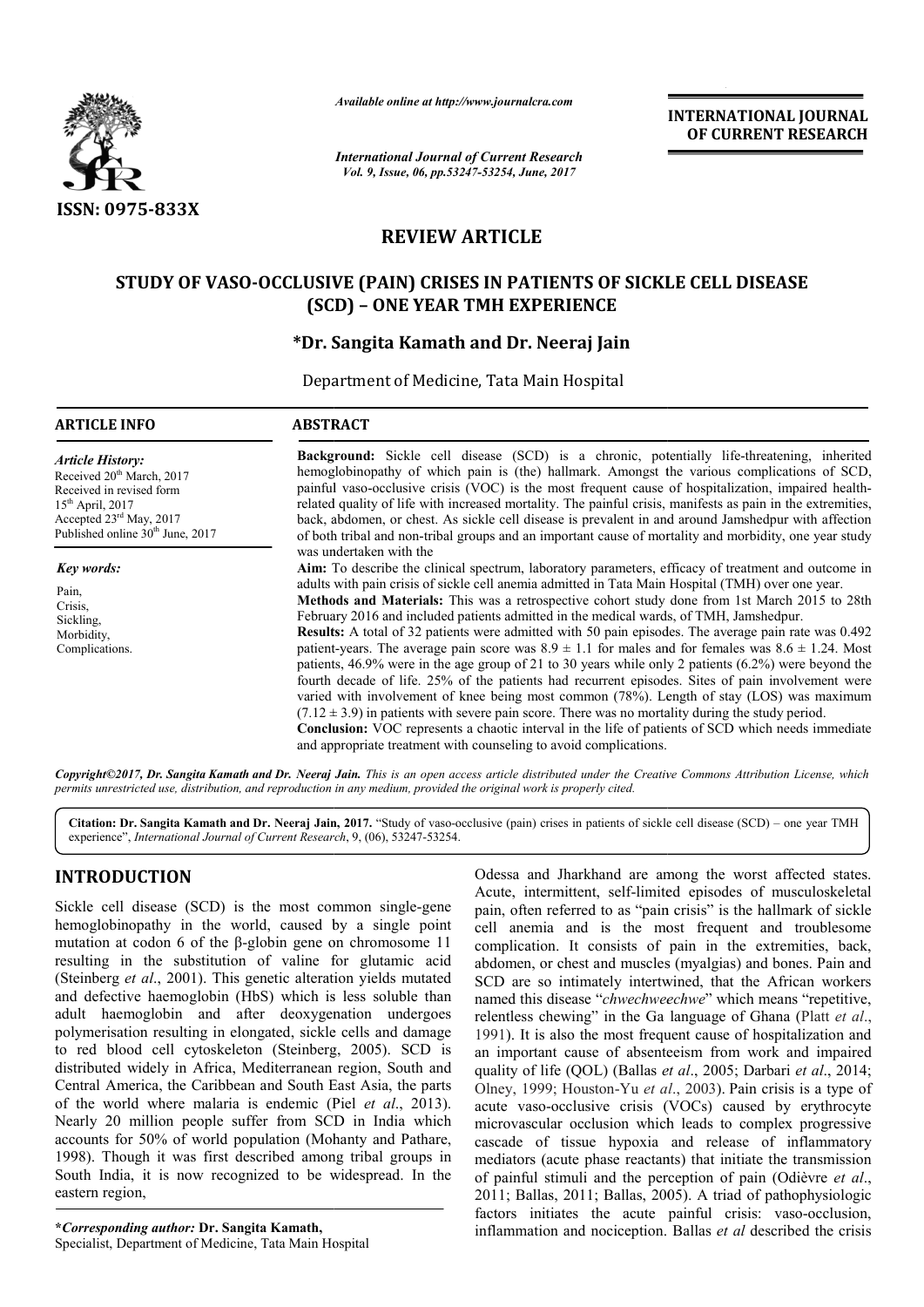in 4 phases - prodromal, initial, established, and resolving phases (Odièvre *et al*., 2011). It may be precipitated by a variety of known and unknown factors. The severity of this complication varies from patient to patient and also in the same patient. An episode generally lasts for about 4 to 7 days and the intensity of pain varies from mild to excruciating. Each painful crisis is associated with residual inflammatory damage that accumulates with recurrent crises culminating in organ dysfunction and organ failure (Ballas, 2011). Frequent painful vaso-occlusive crises (VOCs) were associated with mortality in the Cooperative Study of Sickle Cell Disease (CSSCD) over twenty years ago (Darbari *et al*., 2014; Platt *et al*., 1994). Despite being of such clinical significance, there is hardly any data available on the epidemiological features, risk factors and outcomes of these patients in this part of the country, especially Jharkhand, where more than 9 lakhs tribals are suffering from the fatal disease and 60% of anemia in women is due to SCD. To address this issue, a retrospective analysis was undertaken to evaluate the clinical spectrum and outcome of the patients who were admitted in our tertiary care hospital with sickle cell pain crisis over 1 year period.

### **Aim**

To study the clinical spectrum, laboratory parameters and outcome of vaso-occlusive (pain) crisis in patients of sickle cell disease admitted in TMH over one year.

## **MATERIALS AND METHODS**

A retrospective observational cohort study was done during a one year period from  $1<sup>st</sup>$ April 2015 to  $30<sup>th</sup>$ March 2016. The medical records of all SCD patients with pain crisis who were admitted in the medical wards of the Tata Main Hospital, Jamshedpur, Jharkhand, during this period were carefully analyzed. The study was approved by the ethics committee of the hospital.

## **Inclusion criteria**

All confirmed cases of SCD aged above 12 years who fulfilled the criteria of pain crisis were included in the study. Diagnosis of SCD was based on the presence of sickle red blood cells (RBC) identified by sickling test with 1 drop of blood and 1 drop of 2% sodium metabisulphite. This was followed by demonstration of sickle hemoglobin (HbS) by hemoglobin electrophoresis on cellulose acetate membrane at pH 8.6 initially and later by high performance liquid chromatography (HPLC) method (when the technique became available in our hospital). Pain crisis was defined as the occurrence of the pain in the extremities, back, abdomen, or head that lasted at-least for 2 hours, led to hospital visit and could not be explained except by sickle cell disease (Platt *et al*., 1991). Episodes of pain that occurred within one week period was counted as a single episode.

### **Exclusion criteria:**

- (1) Cases of SCD with Hand-foot disease, acute chest syndrome, right hypochondrial pain and osteomyelitis
- (2) Cases of combined SCD and other haemoglobinopathies like sickle-thalassemia, HbSC disease etc**.**
- (3) SCD cases with chronic pain syndrome and/or severe comorbid conditions

(4) Cases  $\leq$  12 years as they might differ substantially from adults in both their clinical course and healthcare utilization patterns.

The data analyzed included the demographic profile, clinical presentation, (site of pain, severity, pain score, duration, time to recovery, pain score at discharge), precipitating factors, relapse (readmission), laboratory profile, treatment strategy and clinical outcomes (length of hospital stay, mortality and complications). Other clinical events like haemolytic crises, surgeries, blood transfusions and other significant co-morbid condition were also noted. The laboratory profile included complete blood counts (done by automated cell counters), hemoglobin electrophoresis, blood urea, serum creatinine, liver function tests, chest x-ray (for chest infiltrates), and blood, sputum and urine cultures, serum lactate dehydrogenase, reticulocyte count, ambient room air arterial blood gas (to know the oxygen saturation of blood), and electrocardiogram (ECG).

**Assessment of pain**: Smiley-face pain score that was developed by Donna Wong and Connie Baker was used for grading the severity of pain into mild (score 1 to 3), moderate (score 4 and 6) and severe (7 to 10) on a scale of 1 to 10 as shown in the **Figure 1**. This score has been validated earlier in other studies. Patients were asked to choose the face that best described their pain feeling by the treating physician on admission.



Figure 1: Wong-Baker Smiley-face pain score was used for grading the severity of pain

#### **Treatment strategy**

Analgesia used for pain relief – Assessment of the pain was done by the physician within 30 minutes of arrival to the ward. Drug selection was done based on patient's prior history and current pain score. Patients with mild pain with pain score 1 to 3 were treated with oral paracetemol (acetaminophen) 500 mg QID, tramadol 50 mg TID or diclofenac 50 mg BD. Those with moderate pain with pain score 5 and 6 were treated with the same medications intramuscularly. Patients with severe pain with pain score of 7 and 8 were treated with Tramadol infusion (100 mg in 500 ml of NS over 4 hours intravenously three times a day) while those with very severe pain with pain score of 9 and 10 were given fentanyl infusion (50 mcg in 500 ml of NS over 4 hours intravenously thrice a day).

**Titration of analgesia:** The effect of therapy was determined in 30-minute intervals after starting the infusion. Parenteral infusions were continued till pain reduced by at-least 50%. For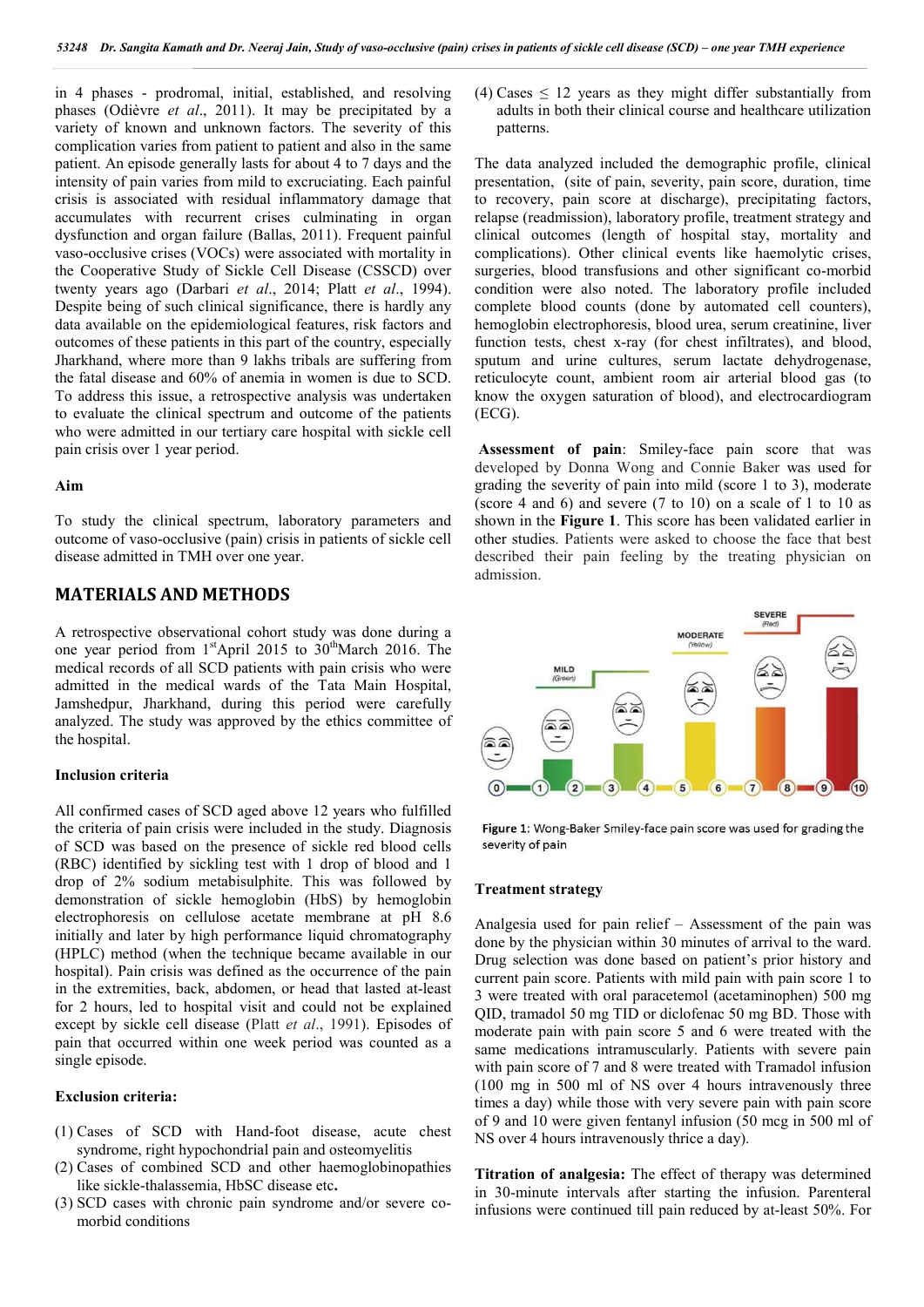breakthrough pain that occurred between the scheduled doses, half of the maintenance dose was administered.

**Use of adjuvant drugs:** To counter the side-effects of opiates and other analgesics, anti-histaminics, anti-emetics, and other adjuvant drugs were given. All patients received intravenous fluids of 2 liters/day, to avoid dehydration and treat variable dehydration due to hyposthenuria. Additional fluids were given if they had fever and vomiting. Supplemental oxygen was given if they had SpO2 less than 92%. Blood transfusions were given only if patient had symptomatic anemia and a fall of hemoglobin by more than 2g/dl over the steady state. It was not routinely given for pain crisis. History of prior use of hydroxyurea, compliance and its dosage were noted.

**Statistical methods:** Results were analysed and presented as mean  $\pm$  standard deviation (SD) for continuous variables. Student t test was used to compare means of continuous variables while Fischer's test was used to assess statistical differences between the groups. P value of  $\leq 0.05$  was taken as significant.

# **RESULTS**

**Profile of the patients –** A total number of 65 patients of SCD were admitted with 94 events over one year period. Of these, 32 patients (49.2%) were admitted with 50 episodes of pain crises while 33 (50.8%) patients had other events, Figure 1. Most of the patients (70%) were from the tribal group. The average pain rate was 0.492 patient-year in SCD. The "pain rate" was calculated by dividing the number of episodes by the number of patient- year. There were 14 (43.7%) males and 18 (56.3%) females, giving a sex ratio of 0.7:1 as shown in Figure 2.



Figure 2: Distribution of patients with various events during one year

The age range of male patients was 16 to 36 years with average being  $22.3 \pm 9.8$  while for the female patients, it was 16 years to 61 years with average being  $29.5 \pm 11.7$ . The average pain score was  $8.9 \pm 1.1$  for males and for females was  $8.6 \pm 1.24$ . A total of 8 patients (25%) had recurrent episodes of which 3 were male patients, who had recurrent episodes (of a maximum 2 episodes/year) and 5 female patients who had recurrent episodes (up to a maximum of 9 episodes/year). Together they accounted for 34.04% of the pain episodes. The age and gender distribution of cases (n=32) was as depicted in Figure 3. Most patients, 46.9% including both males and females were in the

age group of 21 to 30 years while only 2 patients (6.2%) were beyond the fourth decade of life.



Figure 3: Shows the gender distribution of cases.

The severity of pain crises in the various age groups is shown in **Figure 4**. As seen, severe pain was most common in the age group of 21 to 30 years.



Figure 4: Age and gender distribution of the cases

Of the 50 episodes of pain, 2 episodes (4%) were mild (score 2 - 4) needing oral analgesics, 19 episodes (38%) were moderate (score 5 and 6) needing intramuscular analgesics, 17 episodes (34%) were severe (score 7 and 8), requiring intravenous tramadol while 13 episodes (26%) were very severe (score 9 and 10) and were treated with fentanyl infusion as shown in **Figure 5**. All analgesics were given as per the protocol mentioned above.



Figure 5: Severity of Pain crises in various age groups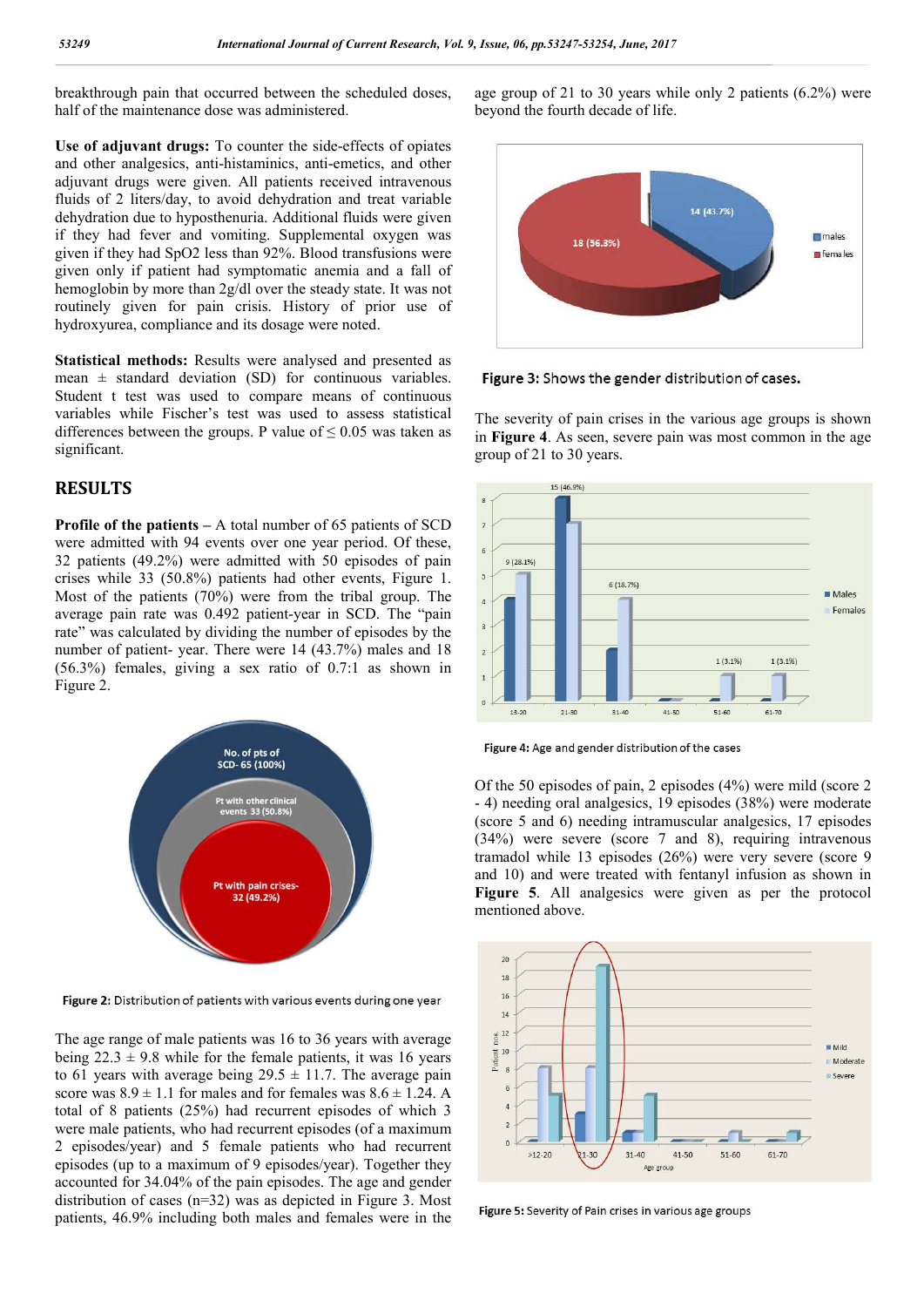**Seasonal variation:** The rate of pain crises was affected by the season of the year. While most of the episodes of pain occurred during the transition period from winter to summer and in winter season (69.8%), 20.2% occurred during rainy season and 10% of the cases were seen during summer. The same trend was seen in both the sexes.

**Symptomatology:** The various sites of pain described were large joints such as shoulder joint, knee joint with shin, elbow, small joints of hands, polyarthalgias (when multiple joints were involved), low backache, abdominal pain, chest pain (sternum and ribs) as shown in the pie-chart 6. It was associated with fever in 19 patients (38%) and weakness in 5 patients (10%). Knee joint was the most commonly affected joint in 78% of the cases.



Figure 6: Bar graph showing the severity of pain crisis in various patients (n=50)

**Precipitating factors:** No obvious precipitating factors were found in 44 episodes (88%) while 6 episodes (12%) had precipitating factors, **Figure 7**. Three patients (6%) had psychological stress while urinary tract infection, pneumonia and viral fever were found in 1 patient (2%) each.



Figure 7: Pie chart depicting the distribution of site of pain

**Use of hydroxyurea (HU):** 19 episodes occurred in patients who reported taking hydroxyurea regularly while 31 episodes occurred in patients not using hydroxyurea. This difference was, however, not statistically significant (OR 1.22, (95% CI-0.47 to 3.1) P - 0.67) (**Figure 8)**. Only 2 of the 12 patients (16.7%) were using HU in the maximal doses of 15 mg/kg body weight. Rest of the 10 patients (83.3%) were taking below the maximum recommended dose due to various reasons.



Figure 8: Precipitating factors of pain crises

**Laboratory parameters:** Hematological parameters like the haemoglobin, haematocrit, mean corpuscular volume (MCV), total leucocyte count and platelet counts between the three grades of pain crises were as shown in **Table 1**. As there was only one patient in the mild group, standard deviation (SD) was not calculated for the values. As is evident, haemoglobin and haematocrit values were higher in patients with severe pain crisis. Also of the 32 patients, only 20 patients (62.5%) had SCD, while 12 patients (37.5%) had sickle cell trait as per haemoglobin electrophoresis pattern.

**Biochemical parameters:** like the serum bilirubin, alanine aminotransferase (ALT), aspartate aminotransferase (AST), serum creatinine between the three grades of pain crises were as shown in **Table 2.** SD was not calculated for these values for the mild pain score group as there was only one patient in this group. Serum creatinine value was higher in the severe pain score group.

**Blood transfusions:** A total of 59 compatible packed red blood cells were transfused in 21 patients (65.6%) as per the protocol while 11 patients (34.4%) did not receive any transfusion. 21 units (35.6%) were transfused in males. Their average hemoglobin value was 6.35 g/dl. 38 units (64.4%) were transfused in females whose average hemoglobin value was 5.14g/dl. Maximum of 4 units were transfused during 6 pain episodes (12%), 3 units during 5 pain episodes (10%) and 2 units during 10 pain episodes (20%) while 29 episodes of pain (58%) did not require blood transfusion as shown in **table 3**.

**Outcome:** included the length of stay (LOS), extent of recovery (partial or complete), complications during hospital stay, transfer to intensive care unit, mortality and quality of life.

Length of stay: LOS for patients with mild pain  $(3-4)$  score was 5.72 days (SD  $\pm$  3.3), moderate pain (5-6) score was 6.82 days (SD  $\pm$  2.5) and those with severe pain (7 -10) score was 7.12 days (SD  $\pm$  3.9). Average LOS for male patients was 7.57 days (SD  $\pm$  2.96) while that for female patients was 6.13 days  $(SD \pm 3.98)$ .

**Extent of recovery:** 42 events (84%) were associated with complete recovery while 8 events (16%) were associated with partial recovery (reduction of pain score to 3-4).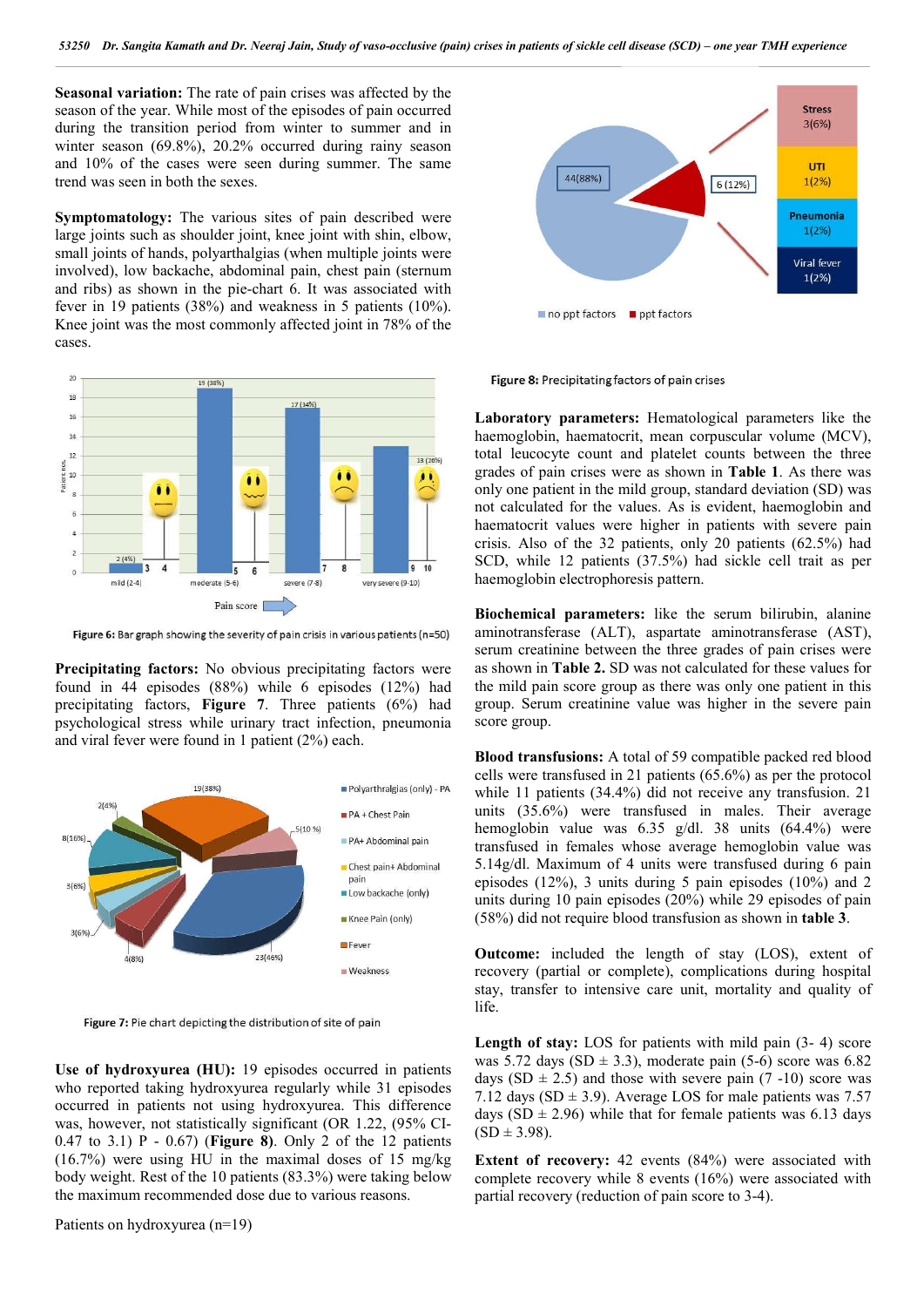Patients on hydroxyurea (n=19)

Patients not on hydroxyurea (n=31)



Figure 9: Comparison of severity of pain crisis between patients taking hydroxyurea and those not taking hydroxyurea (HU)



Figure 10: Complications during hospital admission (n=50)

**Table 1. Hemtaological parameters according to the severity of pain score**

| Pain score       | Hb(g/dl)<br>$(Avg \pm SD)$ | Hct $(\% )$<br>$Avg \pm SD$ | MCV (fl)<br>$Avg \pm SD$ | <b>RDW</b><br>$(Avg \pm SD)$ | TLC (/cumm)               | Platelets<br>$($ /cumm $)$ |
|------------------|----------------------------|-----------------------------|--------------------------|------------------------------|---------------------------|----------------------------|
| Mild $(3-4)$     | 6.3                        | 8.9                         | 85.2                     | 18.4                         | 11.000                    | 91.500                     |
| Moderate $(5-6)$ | $7.5 \pm 1.9$              | $22.5 \pm 1.8$              | $88.7 \pm 13.7$          | $19.8 \pm 3.41$              | $11.432 \pm 4.330$        | $156.529 \pm 104.738$      |
| Severe $(7-10)$  | $8.2 \pm 1.83$             | $24.6 \pm 1.7$              | $84.1 \pm 14.5$          | $18.7 \pm 3.6$               | 5.271.9<br>$10.568.9 \pm$ | $184.344 \pm 101.003$      |

**Table 2. Shows biochemical parameters according to the severity of pain score**

| Pain score       | Serum Bilirubin (mg/dl) | ALT (U/L)       | AST (U/L)       | Creatinine (mg/dl) |
|------------------|-------------------------|-----------------|-----------------|--------------------|
| Mild $(3-4)$     | 2.73                    | 25.2            | 42.6            | 0.8                |
| Moderate $(5-6)$ | $2.93 \pm 2.3$          | $51.6 \pm 87.7$ | $69.3 \pm 57.1$ | $0.9 \pm 0.2$      |
| Severe $(7-10)$  | $2.68 \pm 2.32$         | $47.4 \pm 84.4$ | $60.9 \pm 55.3$ | $1.1 \pm 0.43$     |

**Table 3. Frequency of blood transfusion in patients with pain crises**

| Units of PRBCs transfusions | No. of episodes $(n=50)$ |
|-----------------------------|--------------------------|
| Nil                         | χg                       |
|                             |                          |
|                             |                          |
|                             |                          |

**Complications during hospital stay:** Various complications observed during the pain crises were development of acute chest syndrome (ACS) in 3 patients (6%), haemolytic crisis in

12 patients (24%), acute pancreatitis and splenic infarction in 1 (2%) patient each **(figure 9)**.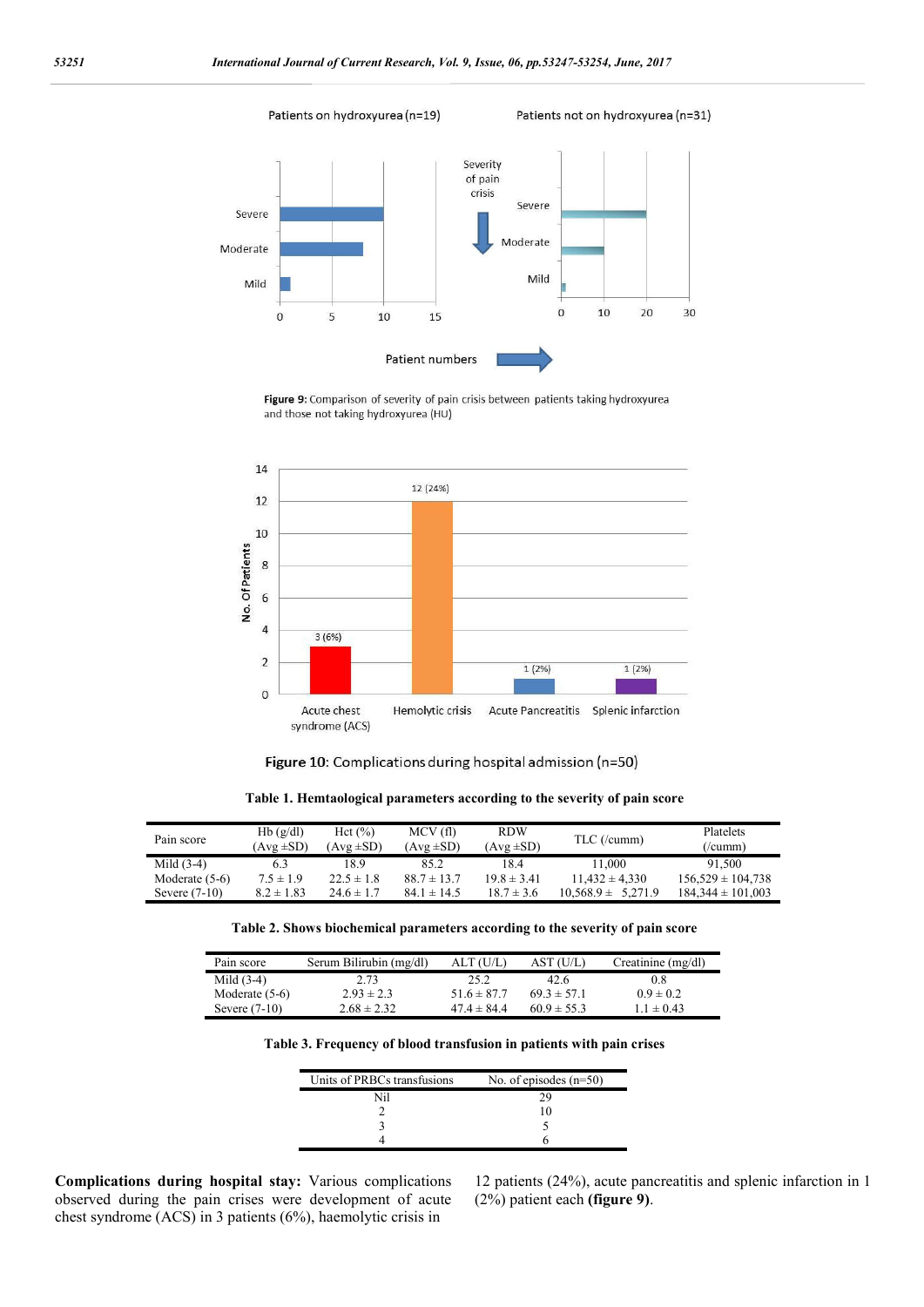**Mortality:** None of the admitted patients expired (mortality was zero). One patient fever and severe low back pain developed acute hemolytic crisis and was transferred to ICU. He subsequently improved and was transferred back to the ward.

**Quality of life (QOL):** Patients with recurrent crises had anxiety, depression, poor school performance, frequent absenteeism from school and work place, decreased participation in normal activities of daily living, and poor peer and family relationships.

## **DISCUSSION**

The acute sickle cell painful episode is the insignia of the disease (Odièvre *et al*., 2011). Pain related to SCD can be acute or "crisis," which can last from minutes to weeks; chronic pain syndromes as a result of hypoxic tissue damage, lasting more than three months; or neuropathic pain caused by nerve damage or dysfunction (Ballas *et al*., 2012; Wang *et al*., 2010). Chronic pain may evolve into neuropathic pain with time. Acute pain, however, dominates the clinical picture and usually requires urgent treatment. Painful crisis is the commonest cause for hospitalization, and is associated with increased morbidity and mortality in SCD (Platt *et al*., 1994; Ballas and Lusardi, 2005; Darbari *et al*., 2013). US nationwide epidemiological survey data indicate that over half of sickle cell patients have 1– 2 pain episodes annually and 1 % of patients have more than 10 episodes (Platt *et al*., 1991; Wang *et al*., 2010). Nature of pain includes throbbing, sharp, pounding, dull, stabbing, cutting, and gnawing or like a generalized toothache (Ballas *et al*., 2012). The severe pain causes patients to grunt, groan, cry, twist and turn and to assume abnormal postures in the futile attempt to obtain relief (Ballas *et al*., 2012). Much of the devastation caused by the disease is due to the recurrent acute painful crises. Although knowledge about painful crisis is increasing, yet it is very difficult to establish the burden of this problem accurately in the absence of nationwide reporting system or registries. The present paper is a retrospective longitudinal study of all adult patients with SCA admitted to our hospital over a period of one year. This study allowed us to determine some unique features of the acute sickle cell episode with reference to its frequency, duration, pattern, and etiologies of recurrence within a short period of time and prognostic significance. This study showed slight predilection of pain crises for female patients as against other studies which showed male predominance. However, their average pain score was lesser than those of males and accordingly, their LOS was lesser than that of males (7.57 vs 6.13). This was against the observation made by Ballas *et al* in their study on the "Hospital Readmission for Adult Acute Sickle Cell Painful Episodes" in 2005, where the average length of stay for an acute painful episode, was significantly (P<0.001) longer for females than males. The average LOS in our study was 6.85 which was less than in a study by Ballas *et al*, where the average LOS was 7.7 days. In University Health System Consortium (UHC) Database which included patients with SCD in crisis over 1 year period, the mean length of stay was 6 days. There was a striking increase in painful crises in male patients between the ages of 15 and 25 years, whereas female patients showed little age-related change. The number of body areas that were painful was not significantly higher in either sexes. This was in accordance with what was reported previously regarding lack of gender differences by McClish *et al*. (2009) in the PISCES

project done on 260 patients of SCD over 4 years (McClish *et al*., 2009).

The pain intensity score was highest on the day of admission and gradually plateaued till day four to five. There was significant correlation between the pain score on admission and the hospital length of stay  $(P<0.05)$ . Thus, patients admitted with higher pain score were expected to have longer LOS. Similar observations was made by Ballas *et al* in his study on "Hospital Readmission for Adult Acute Sickle Cell Painful Episodes" in 2005 where 136 patients of SCD with pain crises were prospectively followed up for 4 years (Ballas and Lusardi, 2005). The frequency, location, duration, severity, and character of pain differed among patients. The pain was localized (20%), involved several areas (60%), diffuse (12%), and migratory (2%). It was associated with objective signs like fever (38%) and leucocytosis (15%). Joint tenderness was present in 45% of the patients. However, none of the patient had joint erythema, swelling or effusion clinically. No patient complained of jaw pain. Increasing age was associated more frequently with pain in the ankle/foot, shoulder, arm and hand. In general, pain in the legs and feet occurred more often than in the hand and arm which suggests that mechanism of pain in SCD may be more similar to diabetes and peripheral vascular disease.

According to the Pain In Sickle Cell Epidemiology Study (PISCES), adult patients reported SCD pain at home in about 55% of the 31,017 days surveyed (Smith *et al*., 2008). In a multicenter study of hydroxyurea by Ballas *et al*, at-home analgesics were used for SCD pain on 40% of diary days and 80% of two-week follow-up periods, with short-acting oxycodone and acetaminophen being the most frequently used analgesics (Ballas *et al*., 1989). In our study, oral analgesics were used by 42% of our patients for more than 15 days in a month. Platt and associates (Platt *et al*., 1991) reported that adult patients with SCD and high rates of pain episodes died earlier than those with low rates. 75% patients with recurrent admissions showed similar pattern of involvement of joints (stereotype) during subsequent admissions and went to develop same intensity of pain. 5 patients (15.6%) who had recurrent admissions experienced intermittent, mild to moderate pain episodes which were treated with oral analgesics taken from dispensaries attached to the hospital. Their average duration of pain prior to hospitalization was 2.4 days. Pain at certain sites like the chest, abdomen and back caused greater concern and hence, was an indicator of a higher likelihood of hospital admission in our patients. Also, the development of pain in these sites portended severe crisis. Most of the readmissions were after 2 months from the previous discharge date except for 2 out of 8 patients (25%). Both these patients had severe stressful factors and one was discharged prematurely without adequate pain relief against medical advice. The possible cause of re-admissions in our patients appeared to be true new acute painful episode except in the above mentioned two patients. None of the discharged patients were given oral opiates to be taken at home to avoid the problems of drug abuse and withdrawal symptoms. The male to female ratio was 0.6:1. The readmitted patients tended to be younger. In contrast to our study, the study by Ballas *et al* showed that about 50% of hospital readmissions occurred within 1 month of a previous discharge and about 16% occurred within 1 week of previous discharge with the readmissions being significantly higher for males than females (Ballas and Lusardi, 2005). Possible reasons for hospital readmission within 1 week after discharge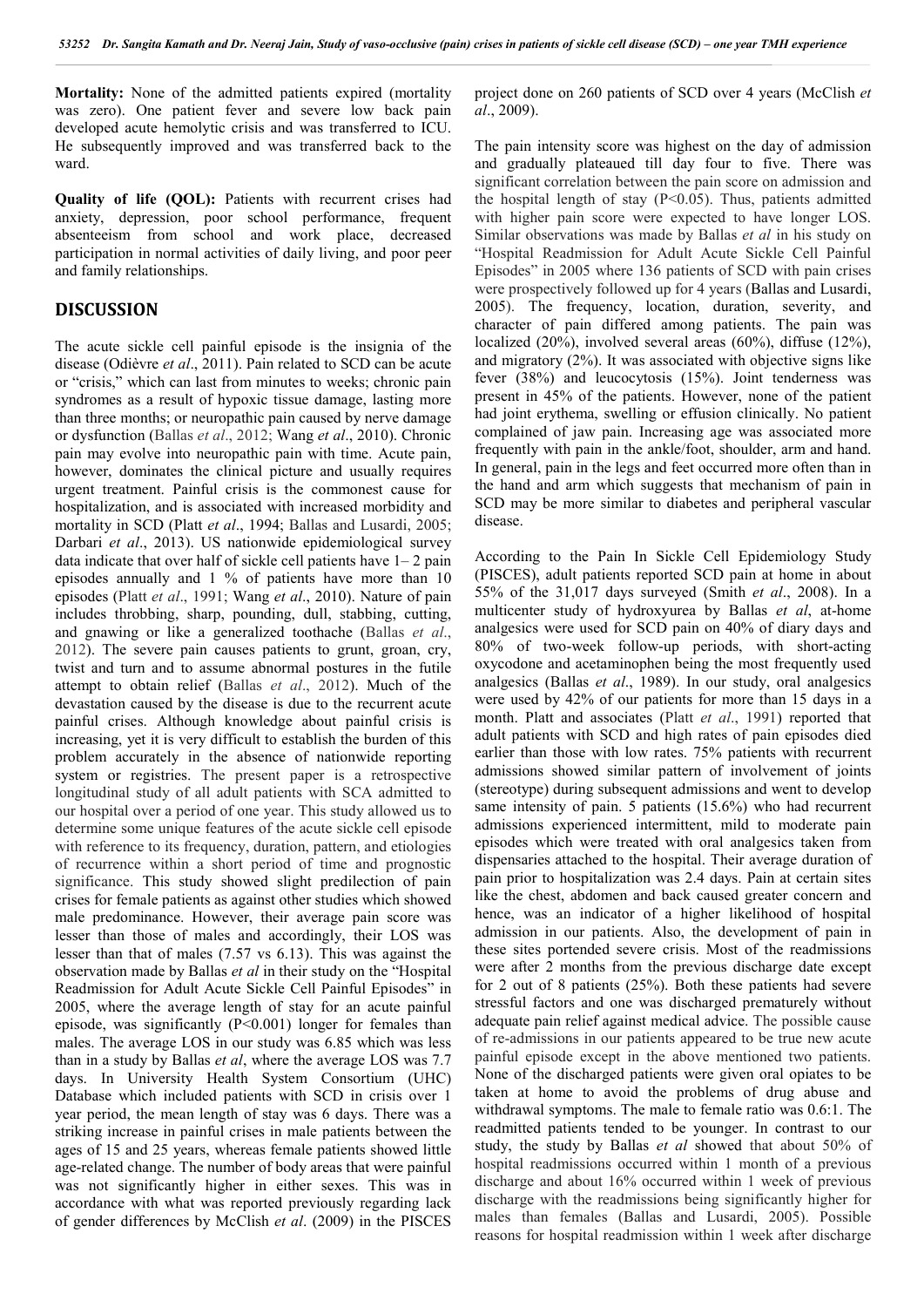included premature discharge from a previous admission, opiate withdrawal syndrome, new acute painful episode, and aberrant behavior (Ballas and Lusardi, 2005). A recent study indicated that patient outcomes after hospital discharge could be improved if their post-discharge care was done by physicians who treated them in the hospital rather than with other physicians (van Walraven *et al*., 2004). Available data about the evolution of the sickle cell painful crisis show that about 10% of children and about 50% of adults with sickle cell disease continue to have mild to moderate pain between painful episodes (Ballas *et al*., 2012). Forster *et al*. reported that adverse events occurred in about 20% of patients in the peridischarge period (Forster *et al*., 2003).

Precipitating factors were not found in most patients (88%) while infections resulted in crisis in 6% of patients and psychosocial factors were detected in 6% of patients. Interestingly, 3 out of the 5 patients (9.4%) reported to developing pain crisis during the change of season, though literature describes pain crises typically as unpredictable in nature. In a study of risk factors of painful crisis of SCD by Baum *et al*, painful crisis was more in winter season (Baum *et al*., 1987). Similar observation was made by us, with maximum cases (69.8%) occurring in winter and the transition period from winter to summer. However, we did not find more distal joints involvement in patients admitted during cold months as compared to other months. This was also observed by McClish *et al*. (2009) in the PiSCES project (McClish *et al*., 2009). The apparent risk factor for painful crisis which emerged from our study was higher hemoglobin and hematocrit values in the steady state. The Jamaican study by Baum *et al* in a retrospective study of epidemiology of Painful Crisis of Homozygous Sickle Cell Disease in 995 patients, observed that patients whose anemia was severe had fewer episodes of pain as the lower blood viscosity with more severe anemia may ameliorate the severity of vaso-occlusion (Baum *et al*., 1987). Thus, high hemoglobin levels (Hb>8.5g/dl) appeared to be an important risk factor for painful crises by promoting micro vascular sludging and vaso-occlusion. Similar observations were made by Platt and his associates in their landmark study of pain crisis in SCD involving 3,578 patients from newborn up to 66 years in 1991 (Platt *et al*., 1991), Darbari *et al* in 2013 and in CSSCD. Other strong protective factors which emerged in various studies was fetal hemoglobin (HbF) level. Fetal hemoglobin has effect on both the kinetics and extent of hemoglobin S polymerization (Platt *et al*., 1991). Charache *et al* proposed that even a modest increase (>4%) in fetal hemoglobin reduced the pain rate and ultimately improved the survival (Charache *et al*., 1995). Similar observations were noted by Platt and his associates (Platt *et al*., 1991). We did not have HbF levels in all our patients and hence could not study the relationship. In a study of rheologic predictors of the severity of the painful sickle cell crisis by Ballas *et al*, lower percentage of dense cells, irreversibly sickled cells (ISC) and increased deformability of RBCs were associated with severe painful crisis (Ballas *et al*., 1988). In addition, higher serum ferritin ( $p = 0.005$ ), and HDL cholesterol ( $p = 0.01$ ) were independently associated with one or more painful VOCs requiring an hospitalization for acute pain in a Contemporary Adult Sickle Cell Anemia Cohort Study by Darbari *et al*. (2013). Unlike the traditional teaching that patients with sickle call trait have a benign course, in our study 12 patients of the 32 (37.5%) with sickle cell trait (AS pattern) had pain crisis. Most of them (10 patients) had mild to moderate pain crisis. There was no mortality during the study period. However, Platt

and associates reported that adult patients  $(> 20$  years) with sickle cell disease and high rates of pain episodes (3 episodes or more per year) tended to have higher mortality rates than those with less than 3 episodes in a year (Platt *et al*., 1991). The association between painful VOC hospitalizations and mortality was first reported by the CSSCD 20 years ago. Also, in a study of painful vaso-occlusive crises by Dardari *et al* in 2010, individuals with severe pain crisis were at a higher risk of death independently of other risk factors (Darbari *et al*., 2014). Acute multiorgan failure (MOF) (Hassell *et al*., 1994) and sudden death (Manci *et al*., 2003) during painful crises has been reported in literature. Most of these serious complications usually occur during day 1-5 of pain crisis. The pain crises is, thus, the measure of clinical severity of SCD (Platt *et al*., 1991).

Use of antimetabolite, hydroxyurea (HU) in SCA reduces the prevalence of VOCs and is associated with significant reduction in hospitalizations for pain (Platt *et al*., 1991; Charache *et al*., 1995; Steinberg *et al*., 2010). One of the proposed mechanisms of action is increased fetal hemoglobin production, which in turn reduces sickle hemoglobin polymerization and vaso-occlusion (Darbari *et al*., 2013; Ballas *et al*., 1989; Charache *et al*., 1995). Other mechanisms of the anti-sickling effect of hydroxyurea are increased water content of red cells, with secondarily increased deformability (Charache *et al*., 1995), and decreased adhesion of red cells to endothelium (Adragna *et al*., 1994). We did not find a significant difference of pain crises between the group taking hydroxyurea and the one not taking HU (p value 0.67). This was possibly due to the potential confounding variables which were not assessed in this study which included the adequacy of HU dosing, duration of HU therapy and compliance with its use. Similar observations were made from the adult contemporary cohort study of painful vaso-occlusive crises by Dardari *et al*. (2013). However, in a study by Charache *et al* in 1995 on the effect of hydroxyurea on the frequency of painful crises in sickle cell anemia, there was 44 % reduction in the median annual rate of painful crises (Charache *et al*., 1995). The difference began to emerge within about two months of the initiation of treatment and was clearly evident at four months. The analgesics we used in our study were acetaminophen, diclofenac, tramadol and opiate fentanyl. We did not come across any major complication except for mild hypotension in 2 patients on fentanyl infusion, which was promptly corrected with intravenous fluids. Although there are no controlled trials to compare the safety and efficacy of different analgesics in the management of acute pain crises, patient safety can be maximized by obtaining a detailed history, understanding drug pharmacology, its side effects, carefully monitoring patients and individualizing care. The choice of opioid, its dose and route of administration has to be individualized with frequent monitoring for possible side effects and to minimize risks of abuse, misuse or diversion. Concerns of treatment of pain episodes with opiates include that of drug abuse, disbelieving patient's pain perception and reluctance to prescribe pain medication resulting in under treatment.

### **Conclusion**

The acute painful crisis is the hallmark of SCD. It is associated with anxiety, depression, suffering and interruption in the activities of daily living. It is unpredictable and may be precipitated by known or unknown risk factors and triggers. The pain may be localized or migratory, involving various